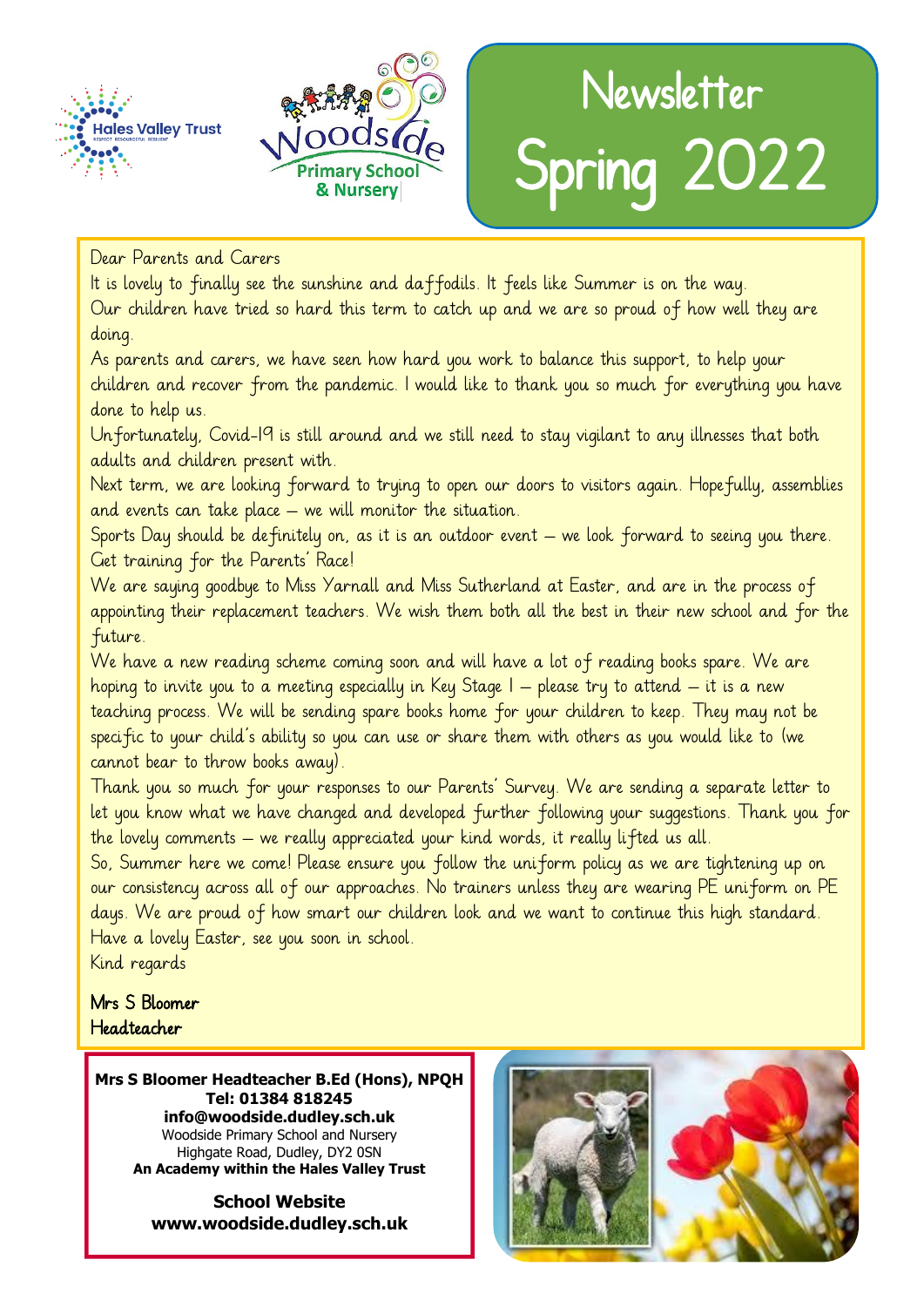### **1S Animals Topic**

1S have been learning about animals in Science. We have been learning about what animals need to survive and we know that they need food, water, air and shelter. We then had a go at making some bird feeders just in case any of the birds in our school grounds were hungry. We used pine cones as they are a natural material and we then mixed lard and bird seed together to make a yummy treat for the birds to eat.

Here are some pictures of how we got on!





Well done 1S! *From Miss Sutherland* 

#### **Year 2 News**

Art Club - During the Spring term, some year 2 children have taken part in art club with Miss Attwood. They have produced some wonderful pieces of art and crafts. Last week, the children looked at art by Paul Klee then created their own masterpieces using his art as inspiration (they even used some shape vocabulary linked to their maths lessons!). Well done to all the children who have attended the club!

**Dragon's Den** - As part of our topic 'Dragon's Den', the children have created fantastic sock puppets. They designed and planned how to create their sock puppet, as well as learning how to straight and cross stitch. We were so impressed with the super sewing skills and the children were really proud of their final creations.



Well done Year 2! From Miss Attwood, Mrs Millar and Miss Moseley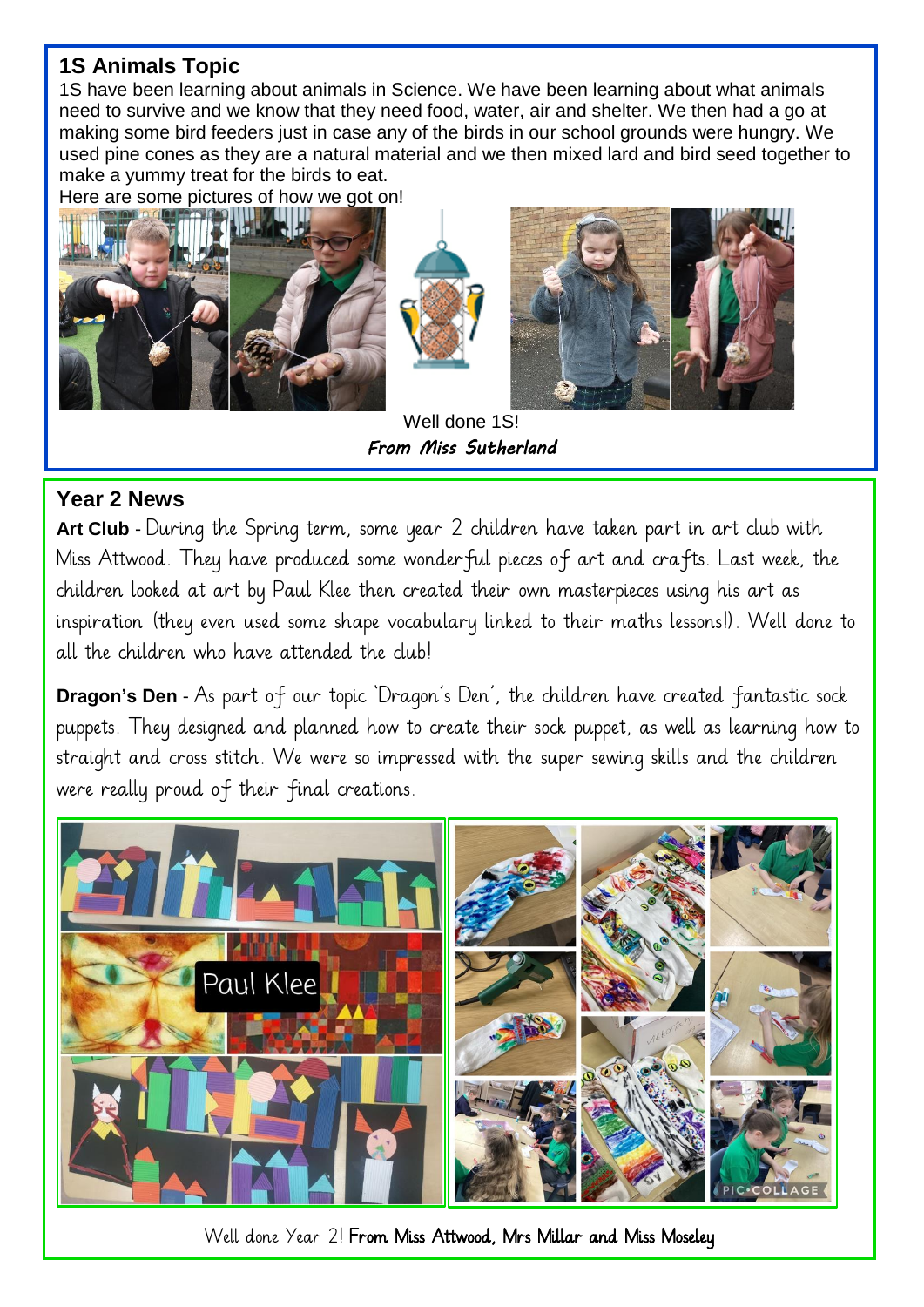**Safeguarding at Woodside Primary School and Nursery Safeguarding is everybody's responsibility** DSL: Mrs S Bloomer (Safeguarding Lead) Deputy DSL's: Mrs K Burns, Mrs L Hingley-Stewart **Dudley People Partnership Board**: 0300 555 0050 **Emergency Duty Team**: 0300 555 8574 (or 999 in an emergency) Alternately, you can call **Childline** on 0800 1111 www.childline.org.uk

| Dates to remember                                               |                                                                                             |
|-----------------------------------------------------------------|---------------------------------------------------------------------------------------------|
| Wednesday 6 <sup>th</sup> April                                 | Parents Evening (telephone appointments only)                                               |
| Friday 8 <sup>th</sup> April (last day of Spring Term)          | KS2 Playground 3:00 pm Reception/Year 1/Year<br>2 Easter Bonnet Parade - weather permitting |
| Monday 11 <sup>th</sup> to Friday 22 <sup>nd</sup> April        | Easter Holidays - school closed                                                             |
| Monday 25 <sup>th</sup> April                                   | Summer term begins – all children in school                                                 |
| Monday 2 <sup>nd</sup> May                                      | May Day Bank Holiday - school closed                                                        |
| Friday 6 <sup>th</sup> May                                      | <b>INSET Day - School closed to all children</b>                                            |
| Friday 13 <sup>th</sup> May                                     | <b>Class Photos</b>                                                                         |
| Monday 16 <sup>th</sup> May                                     | SATs Week Year 6 – all children to attend daily                                             |
| Friday 27 <sup>th</sup> May                                     | Trust INSET Day - School closed to all children                                             |
| Monday 30 <sup>th</sup> May to Friday 3 <sup>rd</sup> June      | Half Term Holiday - School closed                                                           |
| Wednesday 29 <sup>th</sup> June                                 | Open Afternoon – parents to visit classrooms                                                |
| Friday 1 <sup>st</sup> July                                     | <b>INSET Day - School closed to all children</b>                                            |
| Monday 4 <sup>th</sup> July                                     | Transition Week - children to meet their new<br>class teachers for September                |
| Wednesday 13 <sup>th</sup> July                                 | Sports Day                                                                                  |
| Thursday 14 <sup>th</sup> July                                  | Sports Day                                                                                  |
| Friday 15 <sup>th</sup> July                                    | <b>Nursery Graduation</b>                                                                   |
| Wednesday 20 <sup>th</sup> July                                 | Year 6 Summer Festival                                                                      |
| Thursday 21 <sup>st</sup> July (last day of the Summer<br>Term) | Year 6 Leavers Assembly                                                                     |

#### **Ordering School Uniform**

Please look at our website for a full list of our school uniform **<https://www.woodside.dudley.sch.uk/page/?title=School+Uniform&pid=105>** Please remember to allow plenty of time for ordering new items from **SchoolClothing4U.com** as they are extremely busy over the Summer term fulfilling new orders Thank you

Well done to our amazing **Cleaning Team**. They have received 99% score and have been shortlisted for the upcoming Cleaning Team of the Year Award. This is fantastic and we really appreciate all your hard work.



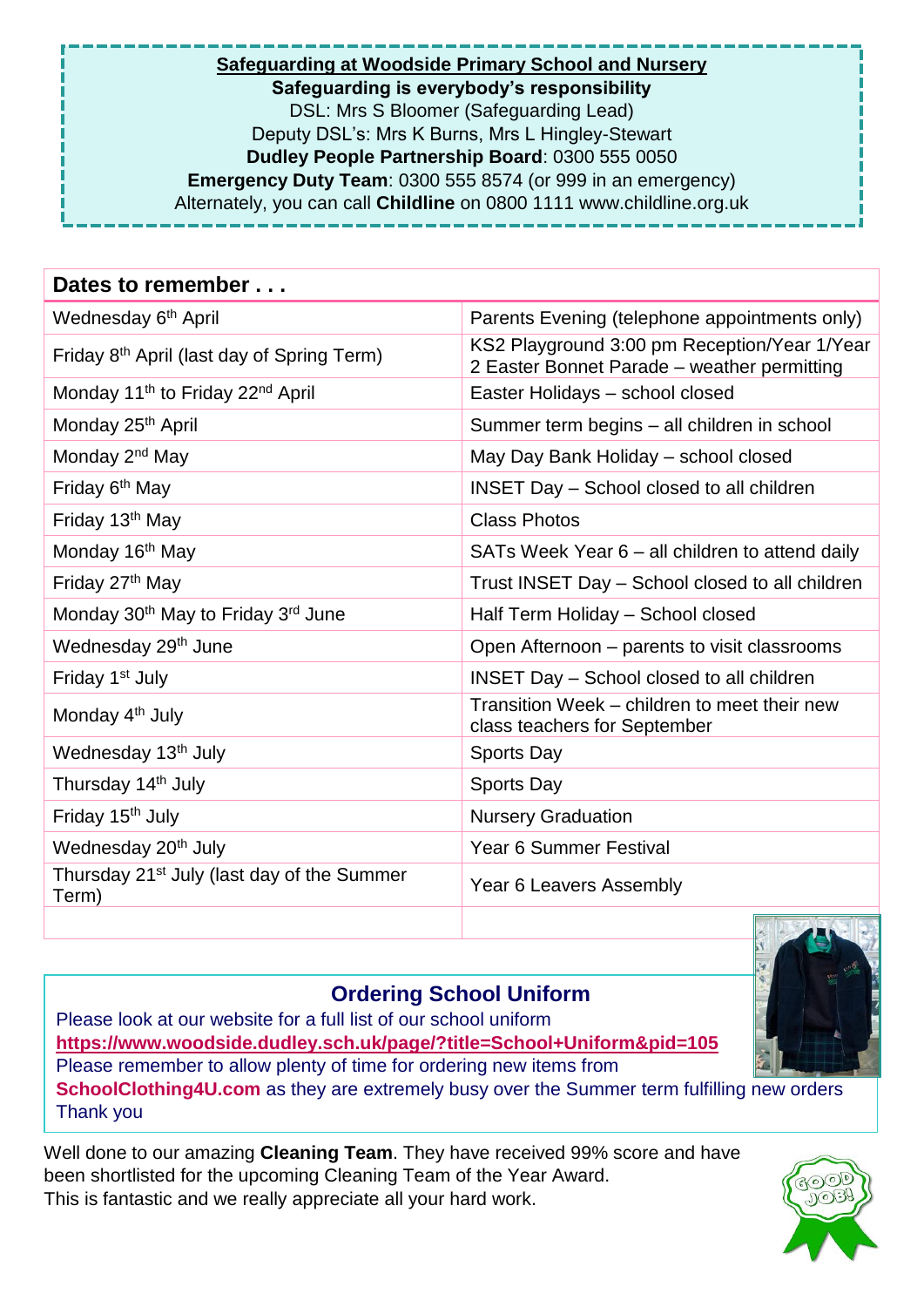## **Year 5 – Galileo's Galaxy Cookies**

This term we have been learning all about Space. We have been studying a variety of astronomers and their planetary models and observing what the universe looks like through a telescope. We were inspired by Galileo, who constructed his own telescope, and what he could have seen through it.

In Design Technology we were investigating how to understand and apply the principles of a healthy diet. Taking inspiration from Galileo, we designed our own healthy cookies and iced them to represent the view from Galileo's telescope. We learnt how to glaze and dust our cookies and enjoyed eating the finished product!

Amazing work Year 5! **From Miss Bennett and Mr Brazier**



## **1H Dental News**



In 1H we had a visit from two dental nurses, who came into the classroom to talk to us about our teeth and how we can look after them. It is really important that we eat lots of healthy foods and remember to brush our teeth twice a day. We were able to practice with some of the dental nurses' friends!





## **Reception Transformations**

We have been observing caterpillars. They stared off tiny and measured only 1cm long. They have been getting bigger and bigger. We are very excited when we get to school to see how they have changed. We are watching for them to turn into chrysalis' so they can begin their transformation into butterflies!